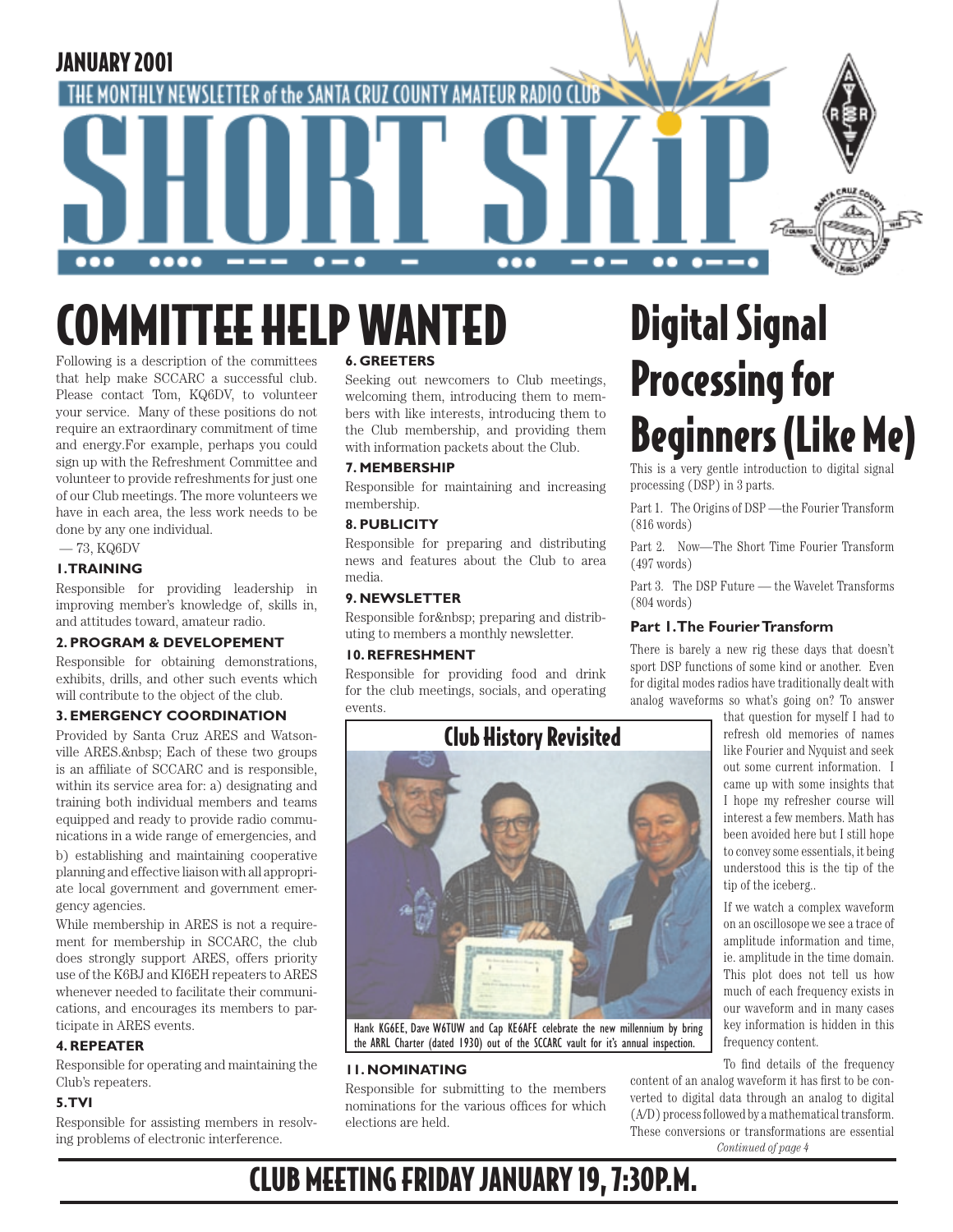

Published 12 times per year. Free to members. **Santa Cruz County Amateur Radio Club, Inc.** Post Office Box 238 Santa Cruz, CA 95061-0238 Editor and Publisher Ron Baldwin, K6EXT (408) 427-0565 K6EXT@fireclay.com Columnist: Art Lee, WF6P Production and Distribution: Dave Harbaugh, W6TUW

# **A TIME FOR RENEWAL**

Time to renew your club membership again. Dues for the 2001 calendar year are payable as of December 1. Regular memberships are \$25, memberships for additional family members at the same address are \$6 each, and full time students under the age of 18 can become members for \$10. We look forward to having you as a member again in the coming year.

Make out your check to: SCCARC

Send it to SCCARC, PO BOX 238, SANTA CRUZ CA 95061-0238

# Postal Rates for **DXers**

The cost of an international Reply Coupon (IRC) will increase from \$1.05 to \$1.75 on January 7. A one-ounce letter sent via air mail to anywhere in the world (except Canada and Mexico) will cost 80 cents. A two-ounce air mail letter will cost anywhere from \$1.55 to \$1.70, depending on where it's going. The complete rate schedule is available on the USPS Web site,

http://www.usps.gov/news/2001rate.htm.

—Dennis Egan, NB1B



Well, here we are in 2001 already and it's time to plan for our future. Last year I discovered it's good to be the President - so long as you have good people working for you. My New Year's radio resolution is to work harder this year at appointing chair people for all of the committees established in the bylaws of SCCARC. Please look over the descriptions of the committees in the "Help Wanted" section of this month's Short Skip, and consider

volunteering in whatever area you think you can best contribute. Many of these jobs are quite simple and not very time consuming, yet they are very important to the health of our club nevertheless. If we all do a little, we can accomplish a lot. If we end up with only a few trying to do everything we won't accomplish much at all. Last year we saw what fun we could have when people stepped up to the plate and participated in club sponsored events such as Field Day, the BBQ, and our Holiday Brunch. This year I expect to be even better: we're off to a great start with our new club officers and board members in place. These people are enthusiastic and committed to making SCCARC better than ever. Please join us!

— 73, KQ6DV

### AMSAT OSCAR 40 Greetings,

Since my report from late December, command stations have implemented the strategy which I had outlined. The first priority was to determine which command-uplink channels were available. This work was difficult, very time consuming (and for the satellite) somewhat dangerous due to the unknowns. The command stations did a magnificent job! Due to their combined efforts I can report the following findings:

1. After some blind transmissions to test the omni-antennas around apogee (that failed to produce a response), the scheduler was activated and programmed in such a way as to prevent lock-out. This strategy turned out to be very prudent and the scheduleroperation went smoothly and resulted in no additional anomalies.

2. The scheduler then took AO-40 through a number of modes, which allowed the P3D team to determine the following:

- a. V, U and L-1 receivers work
- b. V, U and L high-gain antennas work
- c. U and L low-gain antennas do not work

d. the status of the V-band low-gain antenna has not

been finally determined. Apogee blinds tests are in progress as I write this to accurately determine the status of this antenna

3. The V-band transmitter was operated for one MA-unit. It demonstrated a marked temperature increase, but no signal was heard. This was a quick-look test and this result should not be considered final. Furthertests will be necessary (including the need to determine if the matrix was set properly). These tests will have to wait until the spin rate is reduced to ensure that the satellites heat-



### **TRADE or SELL TABLE at JANUARY MEETING**

Bring your surplus radio gear to sell or trade. The table will be set up before the club meeting. Put a price on your goodie and have fun trading or selling: mics, connectors, handhelds and related equipment, receivers, transmitters, etc. Let's have fun! —Dan AA6GD

pipes will be able to handle the dissipation or extended periods.

4. Magnetorquing was started to reduce spin and the first indications are a loss of around 0.5 rpm - roughly consistent with theoretical predictions. We can conclude that the system works. In order to use Earth-sensing data, asmall additional program needs to be installed which stores data at apogee for later recovery when telemetry reception becomes available.

What's next?

During the next days the attitude control system should be returned to full functionality. It will be used to reduce the spin to a value consistent with heat-pipe operation and also with the requirements to change attitude.

These changes are necessary for sun-angle constraints, communication access and also to reduce the effect of our ongoing mass-loss on perigee altitude. Newer model calculations show that the mass loss could be largerthan my previous estimates; thus it would be prudent to use the resulting

thrust to increase perigee altitude (right now it is decreasing it).

Once the spin/attitude situation is under control, we will continue the check-out of other systems (such as):

1. Determine the status of the V-band transmitter (controlled experiments)

2. Determine the status of the U-band transmitter

3. Determine the serviceability of the ATOS (Arcjet) to determine if it can be planned on for a strategy toward an improved orbit

4. Test the momentum wheels to determine if AO-40 can be put into athree-axis mode which would greatly reduce the impact of the loss of the omni-antennas

Present data so far indicates that although we have lost some systems in AO-40, there has been no further deterioration after the second incident.

In particular, if ATOS and three-axis stabilization are still serviceable, AO-40 will still be able to produce a large fraction of the Amateur Radioservice expected from it.

Personally, I am optimistic and I believe that the command-and engineering team stand a good chance of turning AO-40 into anextremely useful Amateur Radio satellite.

— 73, Dr. Karl Meinzer, DJ4ZC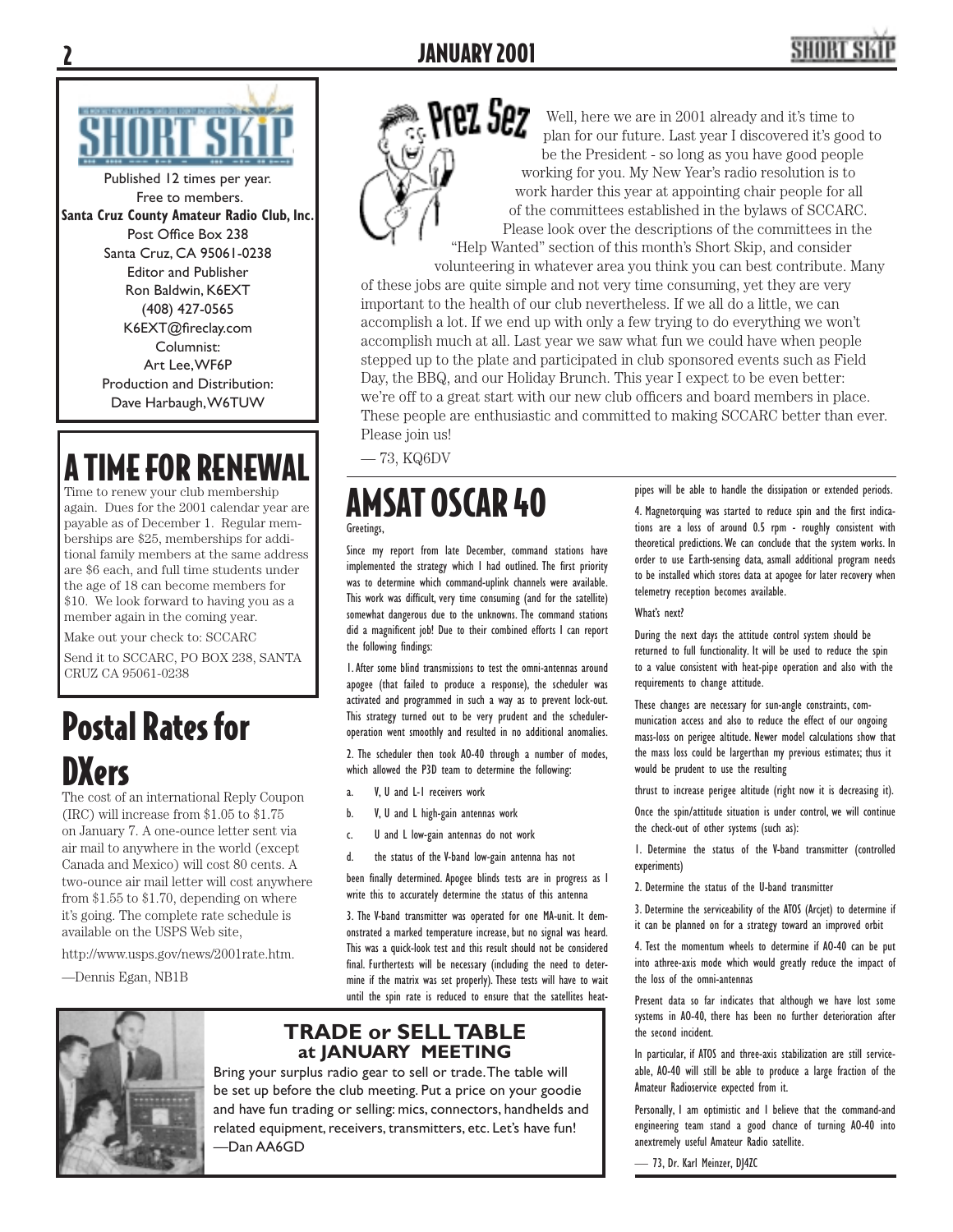# **SHORT SKIP**

### **JANUARY 2001**

# NATIONAL QUIET ZONE

The National Radio Quiet Zone was established to protect the radio telescopes at Green Bank, WVA and nearby Navy/U.S. Naval Observatory facilities. These are huge dish antenna's with extreme sensitivity for which very little radio frequency interference (RFI) can contaminate the science.

What's the background on the creation of the Quiet Zone?

As stated above, to protect the very sensitive radio telescopes at Green Bank, WVA. Radio astronomy works in two basic ways ... continuum and spectral line.

Continuum is where the powers over a broad frequency range is measured.

From this, absolute temperatures, black body radiation parameters, etc.

of the source is determined. If ANY signal crops up in the wide pass band used in continuum, the science is contaminated.

Spectral line is where you listen at a specific frequency related to where molecules are resonant, such as hydrogen. From this, the detailed maps rivaling optical astronomy are made. Any signal near the spectral line frequency totally contaminates the phasing between the different dish antennas and contaminates the science. Like having a hetrodyne on the frequency of your QSO!

So the quiet zone was established to protect these sciences.

All transmitters operating within the quiet zone must be specifically licensed and approved in writting by the NRAO and the FCC.

Does this mean I've got to steer my QRP signals around the Quiet Zone hihi?

In this day of personal communications, to be honest, it is hard as heck to control this quiet zone. Too many cell phones, etc. whose harmonics fall within the protected radio astronomy bands. It's hard to enforce and hard to find the culprit when only flying through on the highway. You have no idea how much your cooperation is appreciated though!

When we built the VLA in the mid-70's, the NRAO applied for this area in New Mexico to also be designated a National Quiet Zone. The FCC declined, stating it

# By Art Lee WF6P **HATTER**

A week or so ago, my XYL Donna, AB6XJ, received a call from Jamie Finch, WI6F, alerting me to a TV program whose topic was of high historical interest to me. The program was about early CW maritime operators in the era of spark gap transmitters. Ship sinkings in the days when communications were practically non-existent, were costly in terms of lives lost. These days, for a few hundred bucks, even a canoe operator can have an Emergency radio beacon (EPIRB) on board for rapid rescue from vessels anywhere in the world. Thanks Jamie, I enjoyed the program.

Iím on the air daily on the Baja Maritime Mobile net (7.238 0800-0900). Nets are fun and there are many that fit almost any interest. These true ìchat roomsî put you in touch with ìliveî people. For me, it is kinda nice to chat with friends at sea. Terry Parks, N6NUN, and I get together often when he is on his boat in southern Californian waters. This week he and another crewman were at anchor off the Channel Islands. He came on with, ìI just put the coffee on, Art, and we are getting ready to hoist anchor, so canít talk long.î He was having difficulty with his electricdrive anchor windlass. It operated only intermittently. With 120 feet of chain out, Iíll bet they wished they had some power other than bringing it and the 80 pound anchor up hand-over- hand.

has an enormous task to administer the ONE quiet zone, and would never establish another one. Since it couldn't be enforced, is one reason why the VLA got built out in the middle of the NM desert to limit out RFI exposure. And even we are now getting wiped out by the cell phones!

Enough trivia for one night -hi.

There is better information than what I offered on our website at:

www.nrao.edu Probably click on Green Bank

— 72, Paul NA5N

Last week my computer was down (donítcha just hate that!). Not only could I not get any printing done, but I lost email connection. Bummer. It was a software problem that I had caused while erasing files. An editor wanted additional info on my article he has scheduled for the December issue of Vietnam Magazine. He wanted me to email it to him! In desperation, I called a pal who worked with me for an hour on the phone, untangling the knots I had tied in my paths and COM ports. DavidLewis Lawrence has infinite patience. How does the saying go? ìA friend in need ...î

During our last rain period, I awoke with heart pounding. A low rumble across the atmosphere was telling me that a thunder storm was upon us. In the pre-dawn black of morning, I dashed to my shack to ground my antennas. Yes, itís that time of the year again. Was I too late? Had my rig innards been fried? Nope, not this time. The rumble I heard was our trash collector making his pickup rounds and dumping cans. Whew! Hams from back east are more careful than we are here in California. Lightning storms in their part of the country are not to be treated lightly. I recall one story told by Norm Peterson, N6DAC. They used to disconnect their antennas and throw the lead-ins to the rig and tuner to the basement floor. This was done AFTER the antennas were grounded. Mother nature really means business during electrical storm activity.

Cathy Baker, N6TGL, spent Christmas with her daughters and families in Alaska. Bet it was chilly up there. The year Donna and I were married, I spent our first Christmas in Nome standing on a snow bank working on an engine of a Navy C-54. I remember how cold my hands were and thawed them by putting them in a thermos jug of hot coffee. The coffee tasted a bit oily after that. (Nahhh, I really just poured the coffee over them. But it felt good.)

Oh, our annual club Christmas party was great. A nice touch was that performed by Elaine Pennell, KE6FRA, who greeted everyone at the main entrance and directed us to the party room. The room we had was packed with tables full of club members. The food was superb. Later, I attended a New Yearís party where the band was led by my friend Ron Deeter, K6FSB. He plays a mean clarinet and is often net control on the Western Public Service Net on 80 meters.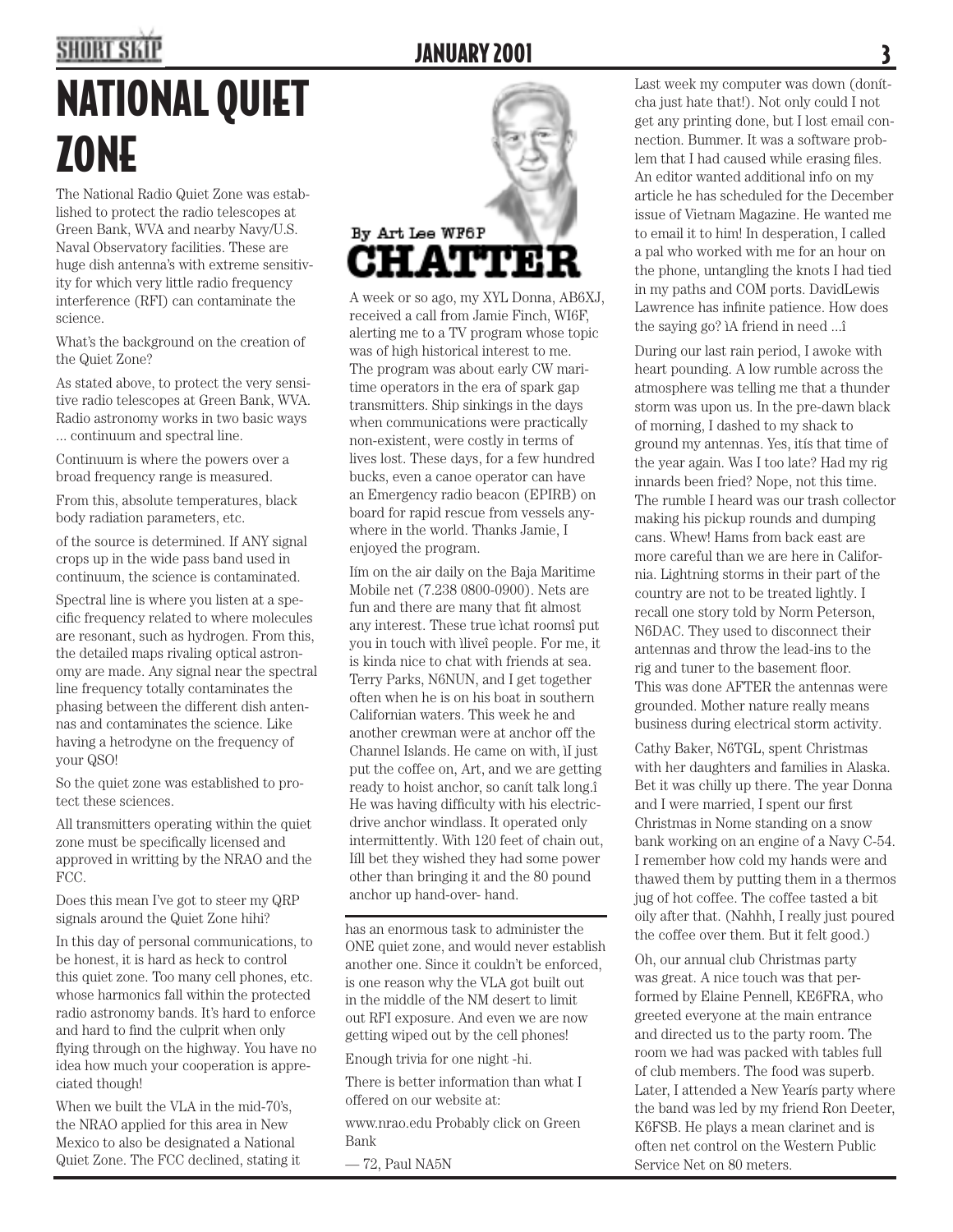### 4 JANUARY 2001

### DSP Continued

steps in digital signal processing (DSP) and typically take place within the radio or in a PC sound card or both. The grandfather of all transformation techniques is the Fourier Transform (FT). Fourier you may recall showed that complex waveforms can be decomposed into discrete frequency components.

Once the FT of a waveform is taken, the frequencyamplitude data of that waveform is obtained. In other words, we can now have a plot with one axis being the frequency and the other being amplitude. This is the frequency domain view we get on a spectrum analyzer. For example, if we take the FT of the electric current that we use in our houses, we will have one spike at 60 Hz, and nothing elsewhere, since that waveform has only a 60 Hz frequency component (neglecting harmonics and transients and such).

Many waveforms contain more than one frequency component. Suppose we tune in a weak radio signal and look at the output on an oscilloscope (or PC using software program designed for the purpose) what we will see is mostly noise and the presence of a voice or CW message might not be obvious. A FT helps us identify the specific frequencies where the information resides. What makes FT useful is that once identified the information can be filtered, compressed or processed in other ways. The information can remain in digital form in the case of digital modes such as PSK and MFSK or by reverse processes returned to analog form— for example in the case of voice.

Although FT is probably the most popular transform being used (especially in radio communications), it is not the only one. There are many other transforms and every transformation technique has its own area of application, with advantages and disadvantages.

In our AC example the same 60 Hz frequency and perhaps some harmonics are present all the time. In such cases we usually do not need to know at what times the frequency components exist because they are there all the time. Any waveform that has the same frequency content all the time is called "stationary".

Many waveforms contain frequencies that come and go over time and are called "non stationary"— most radio signals are of this kind. Stationarity concepts are of paramount importance in DSP.

Consider two very different waveforms. The first is stationary with 4 component frequencies present all the time. Here a FT display will show 4 spikes corresponding to the frequencies and amplitudes of the components. Now a second waveform has exactly the same frequency components but each frequency is only present for part of the time, therefore it is non-stationary. The FTs in each case will be essentially identical while the waveforms are quite different—so how come? Recall that a FT recognizes only that a component was there and cares not when.

FT is well suited to stationary waveforms but if we want to know what spectral components occur at what points in time, then FT is not the right transform to use. In almost all forms of data communications, knowledge of the timing of the spectral components is useful and sometimes essential.

Once again please note that a FT yields what frequency components (spectral components) exist in the waveform and nothing more, nothing less. When the time localization of the spectral components is needed, a transform giving the Time-Frequency representation of the waveform must be used.

Limitations of the basic FT has given rise to a modified FTs such as the Short Time FT (STFT) and mathematical solutions called Wavelet Transforms (WT). I will cover those concepts in the next parts of this article.

### **Part 2. The Short Time Fourier Transform**

Recall that in Part 1 we were left with a dilemma that the basic Fourier Transform (FT) used in DSP provides frequency - amplitude information and does not provide us with time-frequency information. In many forms of data communications including simple Morse code it is helpful or essential to extract time information in the waveform.

What was wrong with FT? It worked for stationary but not for non-stationary waveforms. We can treat some portion of a non-stationary waveform as stationary if we look through a window narrow enough such that the portion of the waveform seen in the window is indeed stationary (a form of divide and conquer).

In FT a waveform is treated as a whole but in short time FT (STFT), it is divided into small time segments or windows such that the waveform selected by the window can be assumed to be stationary. The width of the window function must be chosen to resolve a valid set of stationary waveforms that represents the whole non-stationary waveform.

So far so good but there is a problem that brings into play another famous scientist Heisenberg and his principle of uncertainty. This applies to our subject as follows:

We cannot know what spectral component exists at any given time instant. The best we can do is to investigate what spectral components exist at any given interval of time. This is a problem of resolution and means that a certain high frequency component can be located better in time (with less relative error) than a low frequency component. In contrast, a low frequency component can be located better in frequency.

Anyone who would like to use STFT is faced with this problem of resolution and hence

what kind of a window to use? Narrow windows give good time resolution, but poor frequency resolution. Wide windows give good frequency resolution, but poor time resolution; furthermore, wide windows may violate the condition of stationarity. The problem is a result of choosing a window function, once and for all, and using that window in the entire analysis. If the frequency components are well separated from each other in the original waveform, then we may sacrifice some frequency resolution and go for good time resolution. However, if this is not the case, then a good window function, could be more difficult than finding a good stock to invest in.

In summary with STFT we are faced withthe following dilemma:



Sponsored by the Naval Postgraduate School Amateur Radio Club Sanctioned by the American Radio Relay League: February 17, 2001 7:00 am - 3:00 pm k6ly.org/radiofest A Free Public Service & Family Event! General Stilwell Community Center Ord Military Community (old Fort Ord) 4260 Gigling Road, Seaside, California Flea Market, HRO Sunnyvale Amateur Radio Demonstrations Fantastic Guest Speakers Door Prizes Talk-in: 146.97- PL 94.8

Narrow window  $=\equiv\equiv$  2000 time resolution, poor frequency resolution.

Wide window ===> good frequency resolution, poor time resolution.

Wavelet transforms are mathematical functions capable of providing improved time amplitude and frequency information simultaneously. STFT gives a fixed resolution at all times, whereas WT gives a variable resolution and it is the main reason why researchers are intensely interested.

Wavelet transforms (WT) solve the dilemma of resolution to a certain extent, as we will see in the next part.

### **Part 3. Wavelet Transforms**

ecall from Part 2 the limitations of Short Time Fourier Transforms have to do with selecting a window function that works well to resolve both the high and low frequency components of a complex waveform

Although the time and frequency resolution problems are results of a physical phenomenon (the Heisenberg uncertainty principle) and exist regardless of the transform used, it is possible to use wavelet transforms (WT) that analyze the waveform at different frequencies with different resolutions. Every spectral component is not resolved equally as was the case in the STFT.

Wavelet transforms are mathematical windowing functions designed to give good time resolution and poor frequency resolution at high frequencies and good frequency resolution and poor time resolution at low frequencies. This approach makes sense especially when the waveform at hand has high frequency components for short durations and low frequency components for long durations. Waveforms that are encountered in many practical radio applications are often of this type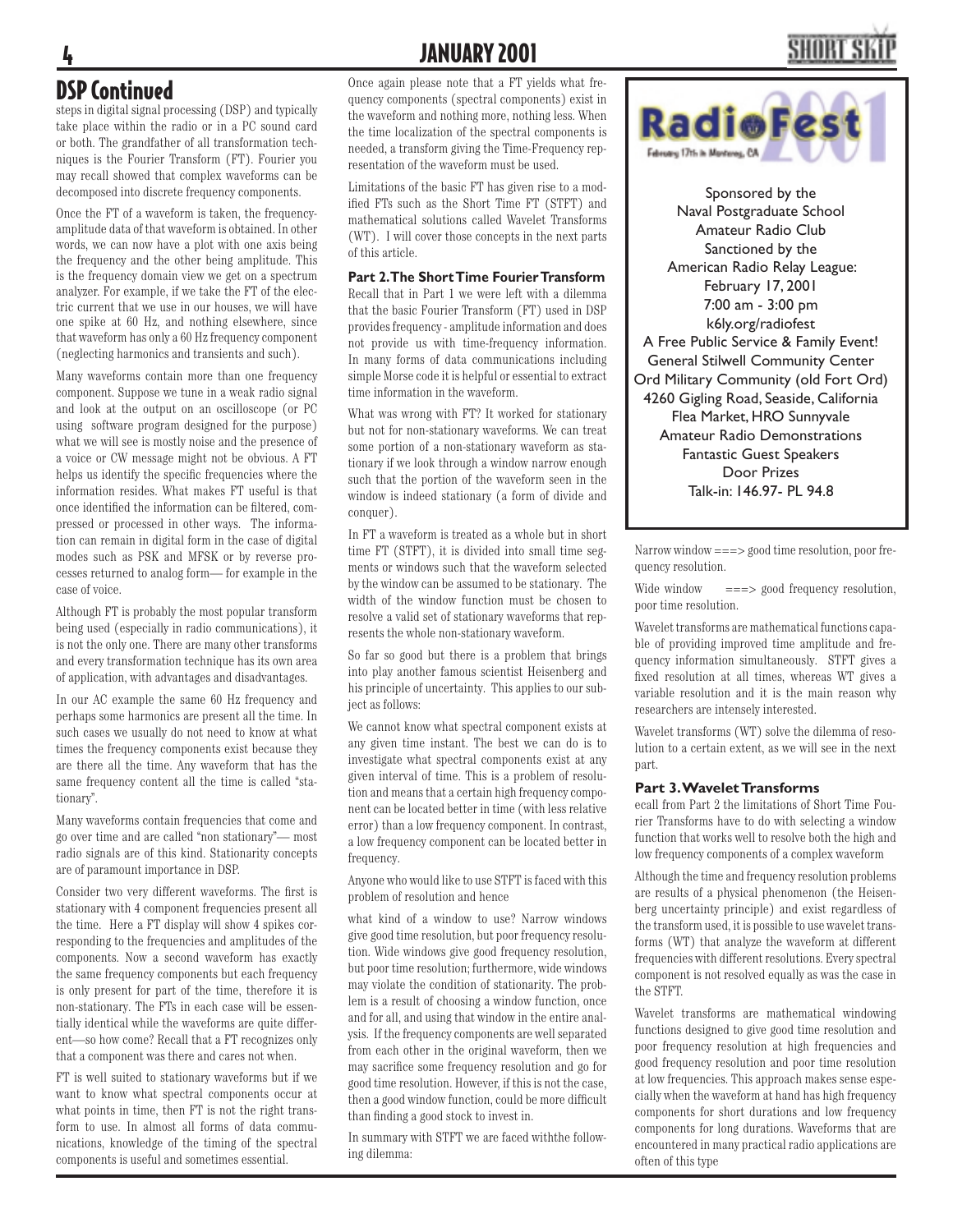**JANUARY 2001** 

The first wavelet transform was developed about ten years ago as an alternative approach to the Short Time Fourier Transform to overcome the resolution problem. The wavelet analysis is done in a similar way to the STFT analysis, in the sense that the waveform is multiplied with a function, and the transform is computed separately for different segments of the time-domain waveform. However the width of the window is changed as the transform is computed for every single spectral component, which is probably the most significant characteristic of a wavelet transform.

Let's take a closer look at the time-frequency resolution properties of the wavelet transform. Remember that the resolution problem was the main reason why we switched from STFT to WT. The following illustration (called a Spectrum Density Plot) is commonly used to explain how time and frequency resolutions should be interpreted. Depicted here are 3 waveform components at different frequencies. Every box in the figure corresponds to a wavelet transform in the time-frequency plane and the shading represents the signal strength.

 Note that the value of the low frequency component, shown in the lowest level corresponds to the finest frequency resolution and the coarsest time resolution. The highest frequency has the finest time resolution and the coarsest frequency resolution.



the scale that one uses in looking at data plays a special role. Wavelet algorithms process data at different scales or resolutions. If we look at a signal with

a large "window," we would notice gross features. Similarly, if we look at a signal with a small "window," we would notice small discontinuities. The result in wavelet analysis is to "see the forest and the trees."

The scale used in in the wavelet analysis is similar to the scale used in maps. As in the case of maps, high scales correspond to a non-detailed global view (of the waveform), and low scales correspond to a detailed view. Similarly, in terms of frequency, low frequencies (high scales) correspond to a global information of a waveform (that usually spans the entire waveform), whereas high frequencies (low scales) correspond to a detailed information of a hidden pattern in the waveform (that usually lasts a relatively short time).

Can you see why these features make wavelets interesting and useful? For many decades, scientists have wanted more appropriate functions to approximate choppy signals than the sines and cosines that comprise the bases of Fourier analysis. By their definition, these FT functions are non-local (stretch out to infinity), and therefore do a very poor job in approximating sharp spikes. Wavelets are well suited for approximating data with sharp discontinuities.

Because the original signal can be represented in terms of a wavelet coefficients, data operations such as noise reduction can be performed. Here is a before

# **Mystery Item**

### **Mystery Item Winner Jim W6CF**

The mystery item in last months issue of Short Skip was correctly identified by Jim W6CF as a clandestine receiver built by British POWs during WW II. Their ingenuity was remarkable. Casting a metal flywheel for a generator, making capacitors from scrap metal and resistors from tree bark, all in secret. The picture showed how a radio receiver was hidden beneath the floorboards of a hut and operated by knitting needles through cracks in the floor. 18 years after the war ended such a hidden receiver was discovered in Colditz Castle.



### **Here is this month's challenge**

As most of you will know this is a highly magnified image of part of a semiconductor. The challenge is to suggest what frequency it might operate at and how it might radically alter Ham Radio in the future. The clue is that the dimension of the picture is about  $10 \times 10$ microns. Email me your best guess and see who will take over the reigns of Grand Guess Master from Jim.

— Ron W6WO

and after comparison illustrating a step in recovering a weak CW signal by reducing the noise surrounding it.



The technique is a significant step forward in handling noisy data because the denoising is carried out without smoothing out the sharp structures. The result is cleaned-up signal that still shows important details.

There are very many choices of wavelets and they are excellent tools in the field of data interpretation or compression, the challenge is to choose the best wavelet adapted to your data.

The mathematics have been worked out in excruciating detail and wavelet theory is now in the refinement stage. The future of wavelets lies in the territory of applications such as practical data analysis of data communications. Somewhat surprisingly wavelets do not seem to have become part of the Ham Radio vocabulary but I would bet that it will not be long before they do.

I acknowledge the wonderful collection of tutorials, demos and references and especially like http:// www.bores.com/courses/intro/time/2\_auto.htm and much more can be found at Amara's site <http:/ /www.amara.com>

— Ron Skelton W6WO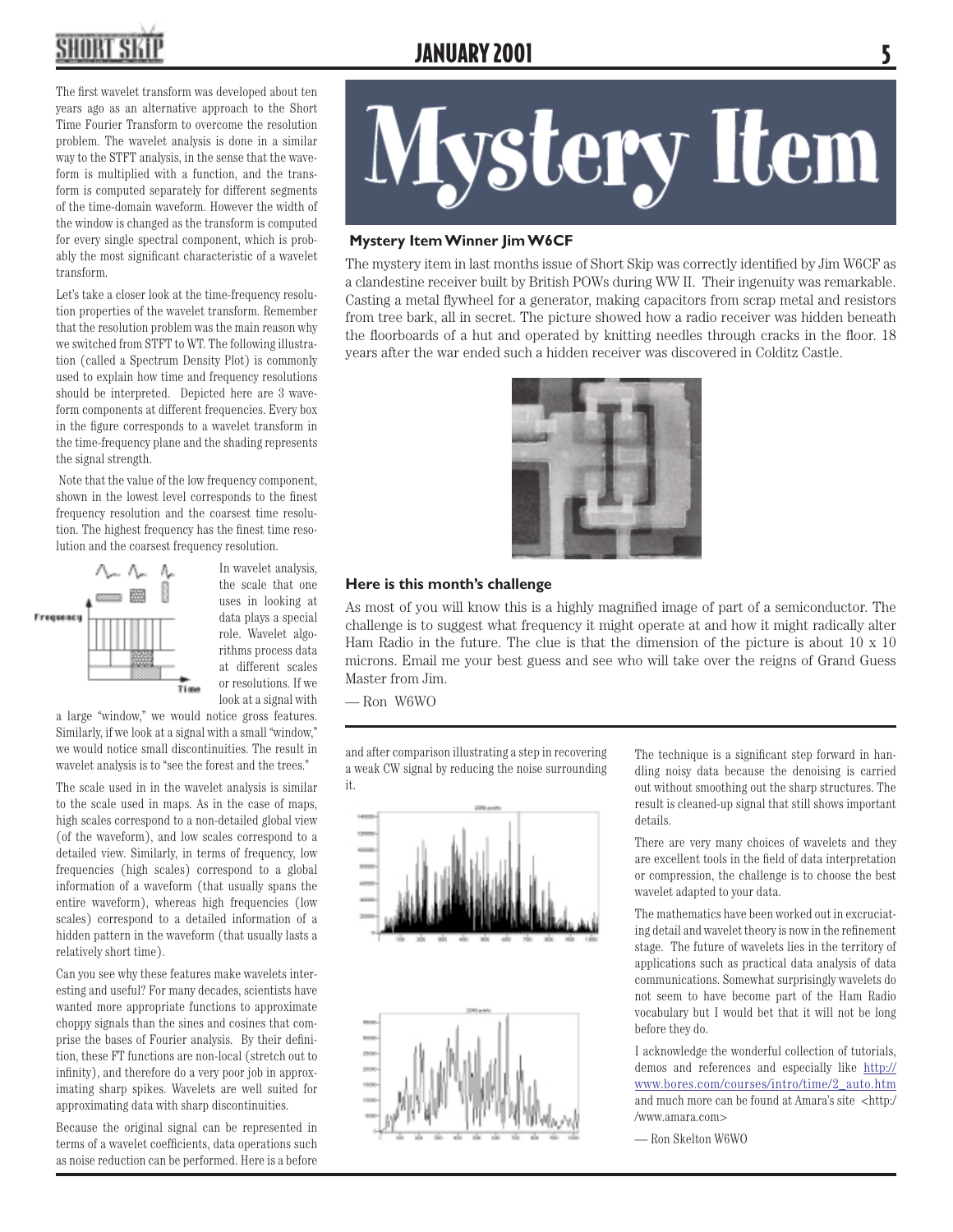### SCCARC Officers - 2001

| <b>President</b>      | Tom Johnson             | KO6DV         | 464-3120 |
|-----------------------|-------------------------|---------------|----------|
| <b>Vice President</b> | <b>Richard Trebbien</b> | KG6AXD        | 426-0169 |
| <b>Secretary</b>      | Cap Pennell             | KE6AFE        | 429-1290 |
| <b>Treasurer</b>      | Elaine Pennell          | KE6FRA        | 429-1290 |
| <b>Board</b>          | <b>Bruce Hawkins</b>    | AC6DN         |          |
|                       | <b>Bill Walters</b>     | W6PAD         | 688-0557 |
|                       | Allen Fugelseth         | <b>WB6RWU</b> | 475-8846 |
|                       | Mike Doern              | KF6UXB        | 477-1161 |
|                       | Ron Skelton             | W6WO          | 477-1021 |
| <b>K6BI Trustee</b>   | Royce Krilanovich       | AC6Z          | 475-4798 |

### MONTEREY BAY ACTIVITY

| K6BJ / KI6EH (Linked)<br>/147.945- | • SCCARC Net Monday 7:30 PM 146.79- /147.945- 146.79- |  |  |
|------------------------------------|-------------------------------------------------------|--|--|
| K6BI / UHF                         | • SCCARC Net Monday 8:30 PM440.925 (PL 123)           |  |  |
|                                    |                                                       |  |  |
|                                    | • SC ARES Net Monday 8:30 PM 146.835-(PL 94.8)        |  |  |
|                                    | . Watsonville ARES Net Thursday 8:30 PM 147.945-      |  |  |
| K6LY (Monterey)                    | • Monterey ARES Net Wednesday 7:30 PM                 |  |  |
| 146.97- (PL 94.8)                  | • NPSARC Net Wednesday 8:00 PM                        |  |  |
| 444.700+ (PL 123)                  | • Monterey Bay Traffic Net Nightly 9:00 PM            |  |  |
| (Linked)                           | • Monterey Bay Swap Net Wednesday 8:15 PM             |  |  |
|                                    | • Newsline (Ham News) Broadcast Wednesday 8:30 PM     |  |  |
| N6IYA (Felton)                     | • SLVRC Net Thursday 7:30 PM                          |  |  |
| 146.745- (PL 94.8)                 | • SLV ARES Net Monday 7:30 PM                         |  |  |
|                                    | • Newsline (Ham News) Broadcast Sunday 9:00 PM        |  |  |
|                                    | 6 Meter Local Net 52.8 MHz (PL-114.8) Sunday 8:00 PM  |  |  |

SCCARC 10 Meter Net 28.308 MHz USB Monday 7:00 PM Mont. Bay Chapter 191 QCWA :Tuesday, 7:30PM, AA6T repeater, 146.700-(NO PL).

### SCCARC Calendar of Events

| <b>SCCARC Board Meeting 6:30 Friday</b> |         | Jan. 19 |
|-----------------------------------------|---------|---------|
| <b>SCCARC Meeting</b>                   | Friday  | Jan 19  |
| <b>SHORT SKIP deadline</b>              | Tuesday | Feb 5   |
| Santa Cruz ARES                         | Tuesday | Feb 13  |
| <b>SCCARC Meeting</b>                   | Friday  | Feb 16  |
|                                         |         |         |

### MONTHLY MEETINGS

The SCCARC Meets at 7:30 PM, on the THIRD FRIDAY of the each month (except December). Meeting are at Dominican Hospital, 1515 Soquel Drive, Santa Cruz.

**Visit the SCCARC Website at** -

### www.k6bj.org

**NEW! — CLUB E-MAIL:** yourcall@k6bj.org

**NET CONTROL SCHEDULE** (Subject to Change)

- 1/15 Ron W6WO
- 1/22 Dave W6TUW
- 1/29 Tom K6TG
- 2/5 **Jeff KF6BKG**
- 2/12 Allen WB6RWU
- 2/19 Phil KE6UWH



SANTA CRUZ COUNTY AMATEUR RADIO CLUB P.O. BOX 238 SANTA CRUZ, CA 95061-0238

# Next Meeting Jan 19th

# First Class